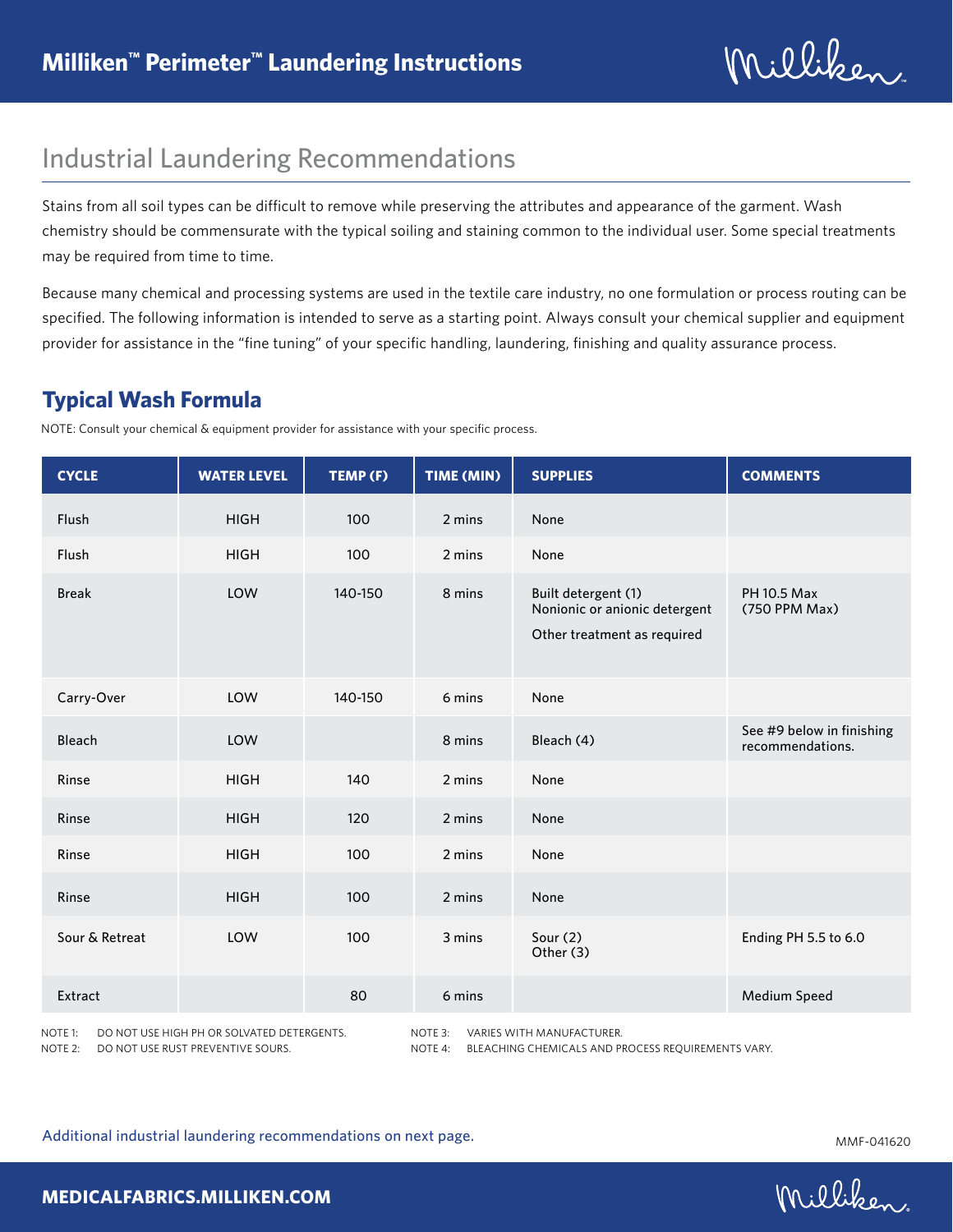#### **Industrial Laundering Recommendations Continued**

- 1. Segregate soiled items by blend, colors, soil content and fabric/garment weight to avoid shortened garment life from over wash, physical damage and cross contamination of garments.
- 2. Avoid surfaces and conveyances which would snag or damage garments.
- 3. Promptly mend/repair garments to avoid extending damage (tears, snags, holes). It is recommended that garments with extending damage be removed from service. If repairs are necessary, heat seal patching from same material is the recommended process.
- 4. Do not overload washing equipment to avoid insufficient cleaning, rinsing or excessive garment wrinkling. Generally, load at 50% to 70% rated capacity depending on washer pocket configuration.
- 5. Frequently check and repair inside of washers and tumblers for damage that can snag garments.
- 6. Check and adjust/repair water levels, leaking drains and supply lines to avoid improper chemistry concentration and rinsing effectiveness.
- 7. Use chemistry commensurate with soil level and end use of the garment. Certain soils may require special pretreatments.
- 8. Recommended wash temperatures of 140°F to 150°F, do not exceed 160°F.
- 9. Non-chlorine bleaches may be used as required for stain removal and sanitizing. Always adjust wash chemistry for optimum bleaching activity. Any bleach can cause color deterioration. Chlorine bleach is not recommended, but if used, always use antichlor in one of the final rinses. Never use chlorine bleach when garment has nylon fabric components.
- 10. Do not use softeners or topical, anti-static finishes as they may mask the fluid resistant properties.
- 11. Tumble dry with cool-down cycle to minimize wrinkling.
- 12. Tumbler temperatures should be achieved that result in garment temperatures of 240°F to 280°F maximum. Frequently check tumblers for overheating and hot spots. Unload immediately and hang or fold garments to minimize wrinkling.
- 13. All loads should be soured. Sour to pH range 5.5 6.0. Do not use rust preventive sours.

Additional recommendations for barrier fabrics with fluid resistant finishes on next page.

MMF-041620